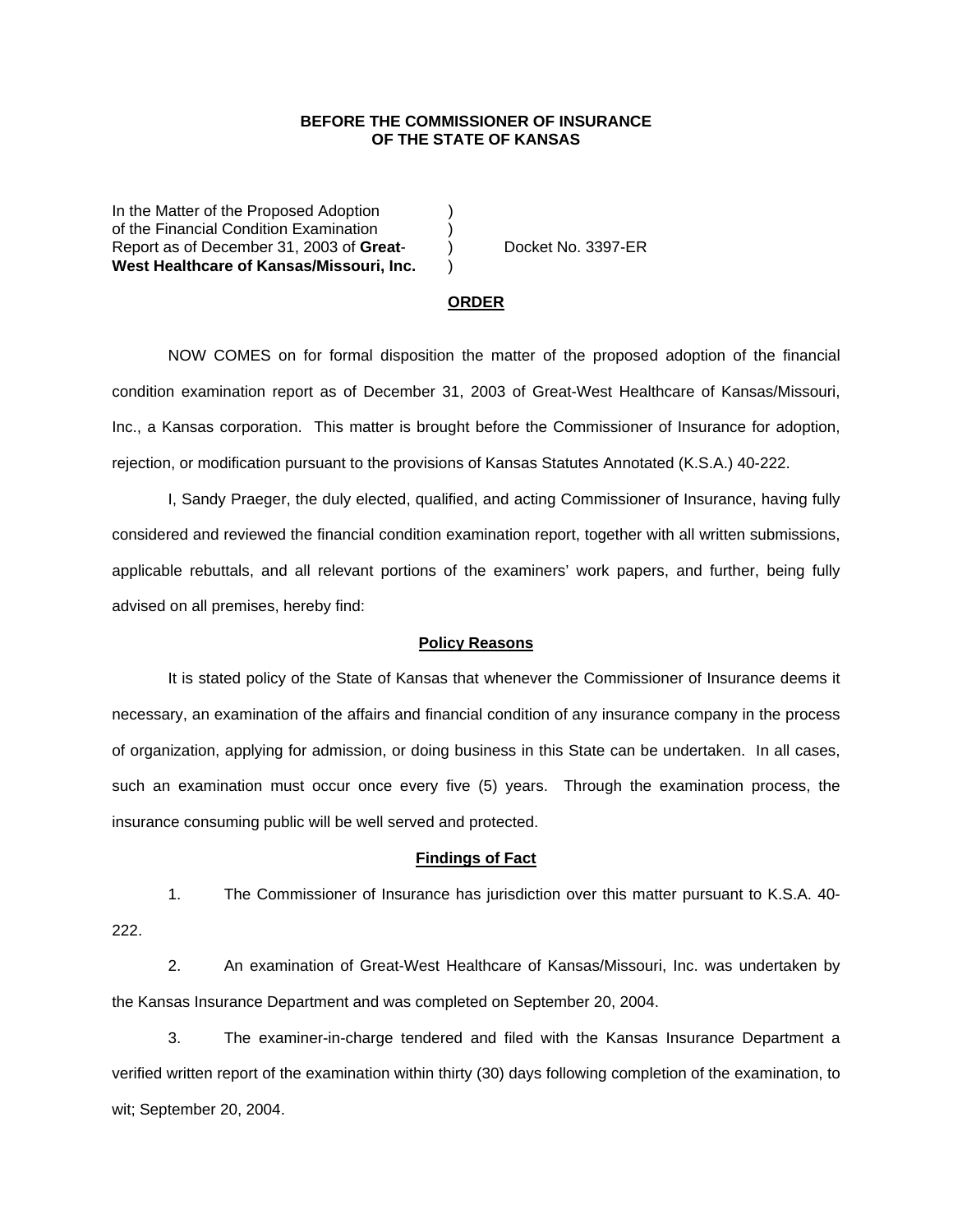4. Following receipt of the verified report, the Kansas Insurance Department transmitted the report to Great-West Healthcare of Kansas/Missouri, Inc. on September 20, 2004, with a duly executed notice advising the company of its opportunity to prepare and submit to the Kansas Insurance Department a written submission or rebuttal with respect to any and all matters contained in the report. Great-West Healthcare of Kansas/Missouri, Inc. was further advised that any written submission or rebuttal needed to be filed with the Kansas Insurance Department no later than thirty (30) days after receipt of the verified report.

 5. Great-West Healthcare of Kansas/Missouri, Inc. filed a written acceptance of the verified report on October 27, 2004.

 6. Based upon the written submission tendered by Great-West Healthcare of Kansas/Missouri, Inc., the company took no exceptions to matters contained in the verified report.

 7. Within thirty (30) days of the end of the time period allowed for written submission or rebuttal, the Commissioner of Insurance fully reviewed the report, together with all written submissions and rebuttals provided by Great-West Healthcare of Kansas/Missouri, Inc.. The Commissioner of Insurance further reviewed all relevant workpapers.

 8. No other written submissions or rebuttals were submitted by Great-West Healthcare of Kansas/Missouri, Inc.

## **Conclusion of Law**

9. K.S.A. 40-222(k)(2) provides:

"Within 30 days of the end of the period allowed for the receipt of written submissions or rebuttals, the commissioner shall fully consider and review the report, together with any written submissions or rebuttals and any relevant portions of the examiners workpapers and enter an order:

- (A) Adopting the examination report as filed or with modification or corrections. If the examination report reveals that the company is operating in violation of any law, regulation or prior order of the commissioner, the commissioner may order the company to take any action the commissioner considers necessary and appropriate to cure such violations; or
- (B) rejecting the examination report with directions to the examiners to reopen the examination for purposes of obtaining additional data, documentation or information, and refiling pursuant to subsection (k); or
- (C) call and conduct a fact-finding hearing in accordance with K.S.A. 40-281 and amendments thereto for purposes of obtaining additional documentation, data, information and testimony."